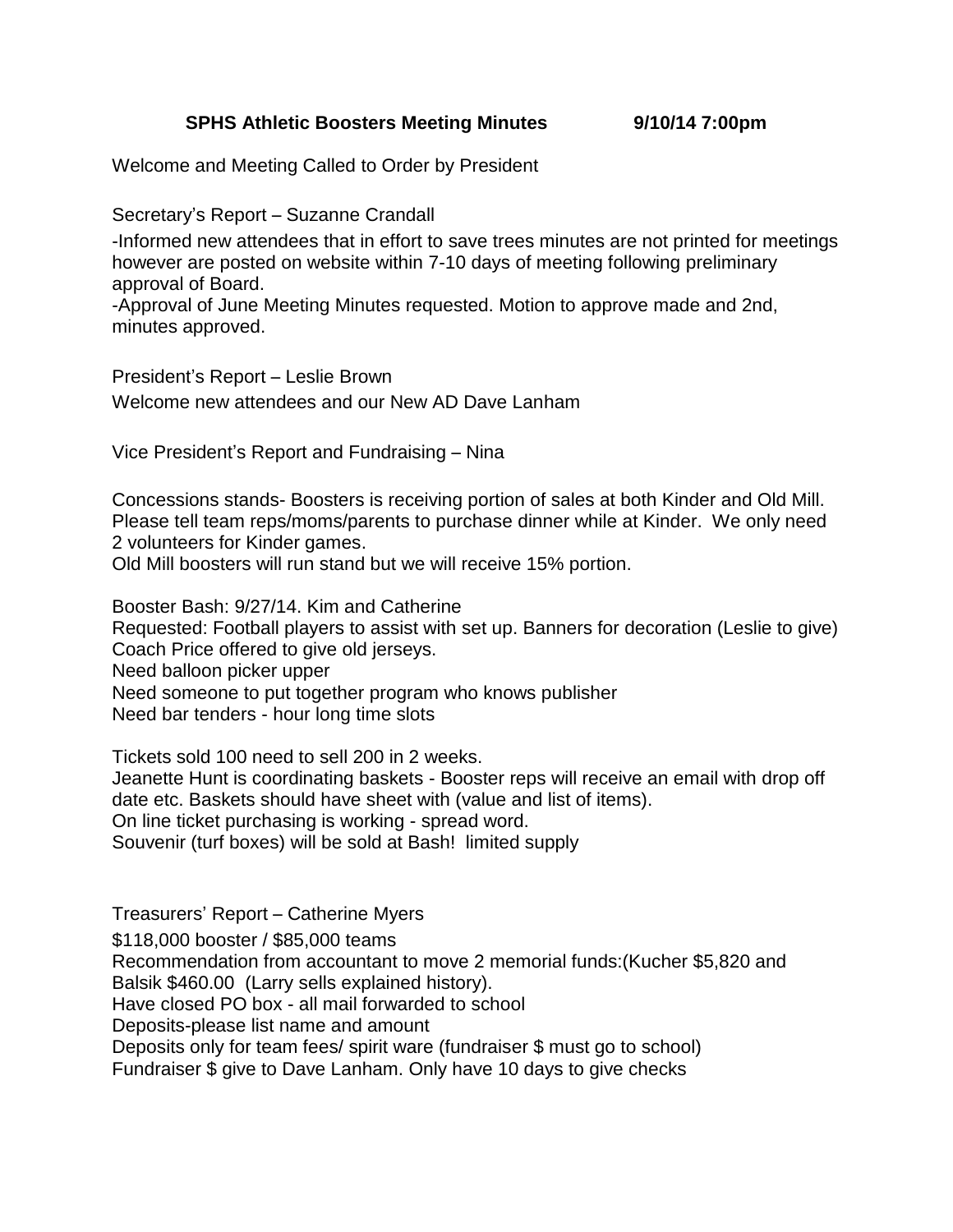Do not submit check request for \$3. If you have mult requests- request one check and then disburse cash to each \$3 for tailgates etc. Financial report- delayed to accountant.

Membership Report – Becky Hogan Only 49 online registrations Over 100 paper Need to push online- suggest don't give paper form. Last year over 400 members

Boosters Representative Liaison Report–Sheri Slattery New Reps give contact info to Sheri.

Website Report –looking for someone who knows apricot software

Athletic Director's Report –Dave Lanham

Coach representation - one member from each staff /coaches should be in attendance. Changes- converted athletic website : games changes etc are updated promptly however can also register for text alerts. Hot line no longer exists. Everything on website. Suggestions are welcome

Request: To take over team accounts and have run through the school.

Reasoning: AD would then know what is being purchased.. Approval process - reason for fund raising - assure truly needed. School has approved this change now need Booster approval. Requesting to have process transitioned to implement for Winter season. All Apparel will be mandated to be done on line - to reduce cash transactions. Only money handled by boosters - general account - or things that can't be done thru school. Team accounts will have a max of\$5,000. Anything over will be put into the general athletic acct. Question: How will teams receive Membership incentive--- Booster will write team check for AD to deposit in team acct.

Action item : Leslie Catherine Dave to discuss transition of team accts for Winter implementation. Plan to have motion -- will have to motion and approve - possible oct meeting

Kinder - score board is up - trailer has ice water hook up - 8 new sets bleachers. GH reps have been fabulous - wonderful partnership ... GH Donation of 300k for turf Slow down driving !!! Going to add 3 additional speed bump.

Rep asked about adding yellow line entering Kinder....Dave to look into

Needs: Safety net for field 5/6.. Green hornets has said we can add- but SPHS would have to buy. Dave has estimated \$2,000 ... \$3,000. Ice machine at kinder not working \$3,000 Cheer mattes - \$5,000 (With no gate receipts - lost \$10,000 that would assist with these items)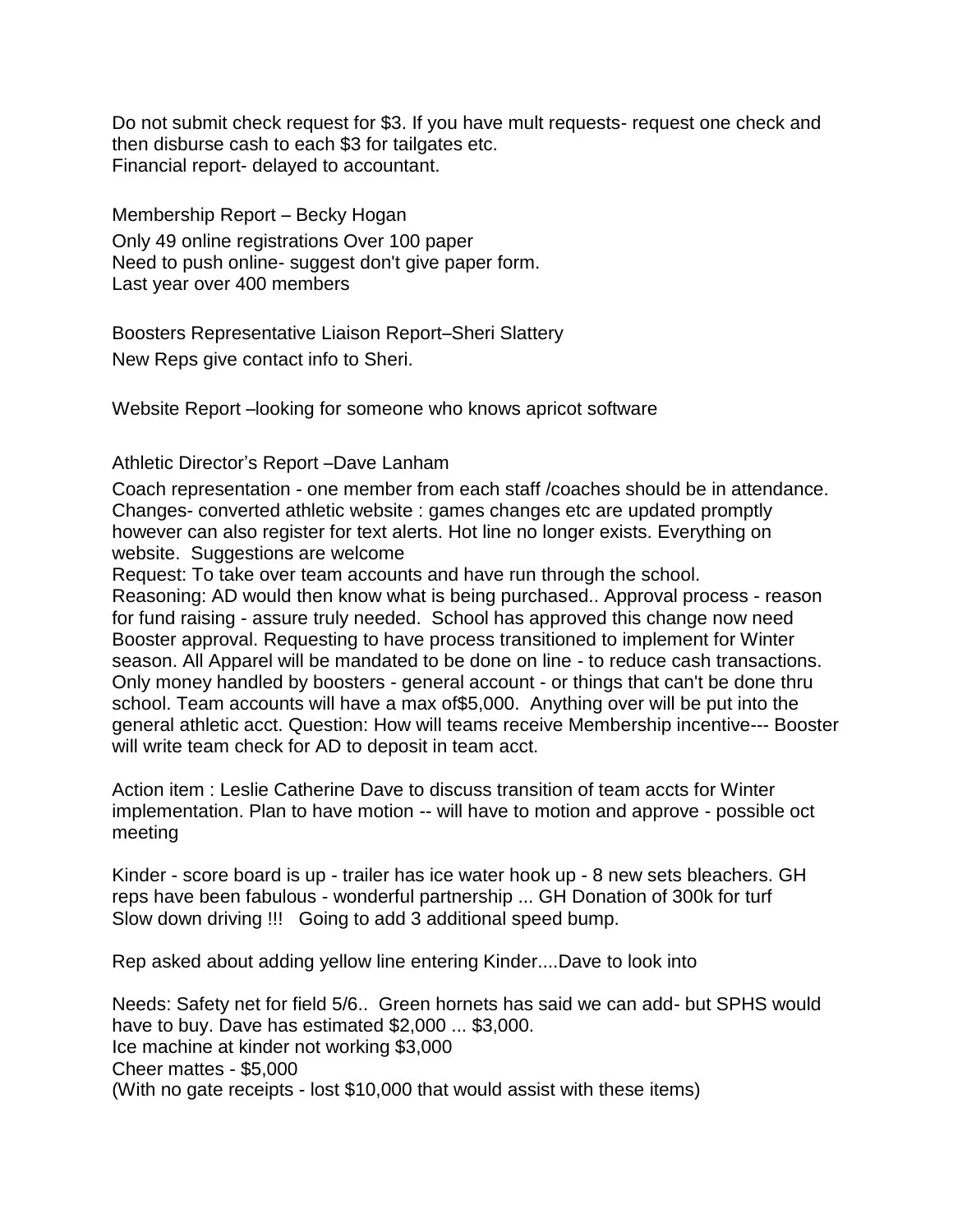Motion: Boosters to contribute (up to \$2,000) on safety netting for soccer field at kinder. Discussion ----held All in favor .... Opposed ---2. Not voting --4. ( majority in favor). Approved.

Administration Report - Mr. Smith Transition with construction going much better than expected.

Action items:(not yet reviewed) - credit card fees - need to be reduced. Catherine reported reduced to 1/3 of prior years costs.

New Business-

Blade flags 8' - (make Kinder have a SPHS home feel). Can be stored in extra container at Kinder. Decision to table until October meeting.

Leslie introduced Larry sells - offered to be more apart of transition with construction etc.

Mike Price- Football shared that having football stay/practice at SPHS is a huge bonus, however baseball field will need to be addressed. Although infield is not touched it's getting more use than normal. Dave said county will overseed-cover -but will monitor.

Larry will help with booster bash --- sales.

Leslie reported Annual income -- (take out concessions) Membership, Bash, Mulch and Turf boxes ..projected \$ 44,000 revenue / projected expenses \$40,000. The \$118,000 in Booster Acct- has been raised and saved in anticipation for construction period and new concession booth.

Adjournment. 8:15

Next Meeting October Media Center

| <b>WHO</b>                | <b>ACTION ITEM</b>                                                                                 | <b>STATUS</b> | MISC. |
|---------------------------|----------------------------------------------------------------------------------------------------|---------------|-------|
| Catherine, Dave<br>Leslie | Discuss team acct transition to school to<br>be managed by athletic director - plan for<br>Winter. |               |       |
| Leslie                    | Website coordinator needed                                                                         |               |       |
| Nina                      | Kinder concession report \$ sales                                                                  |               |       |